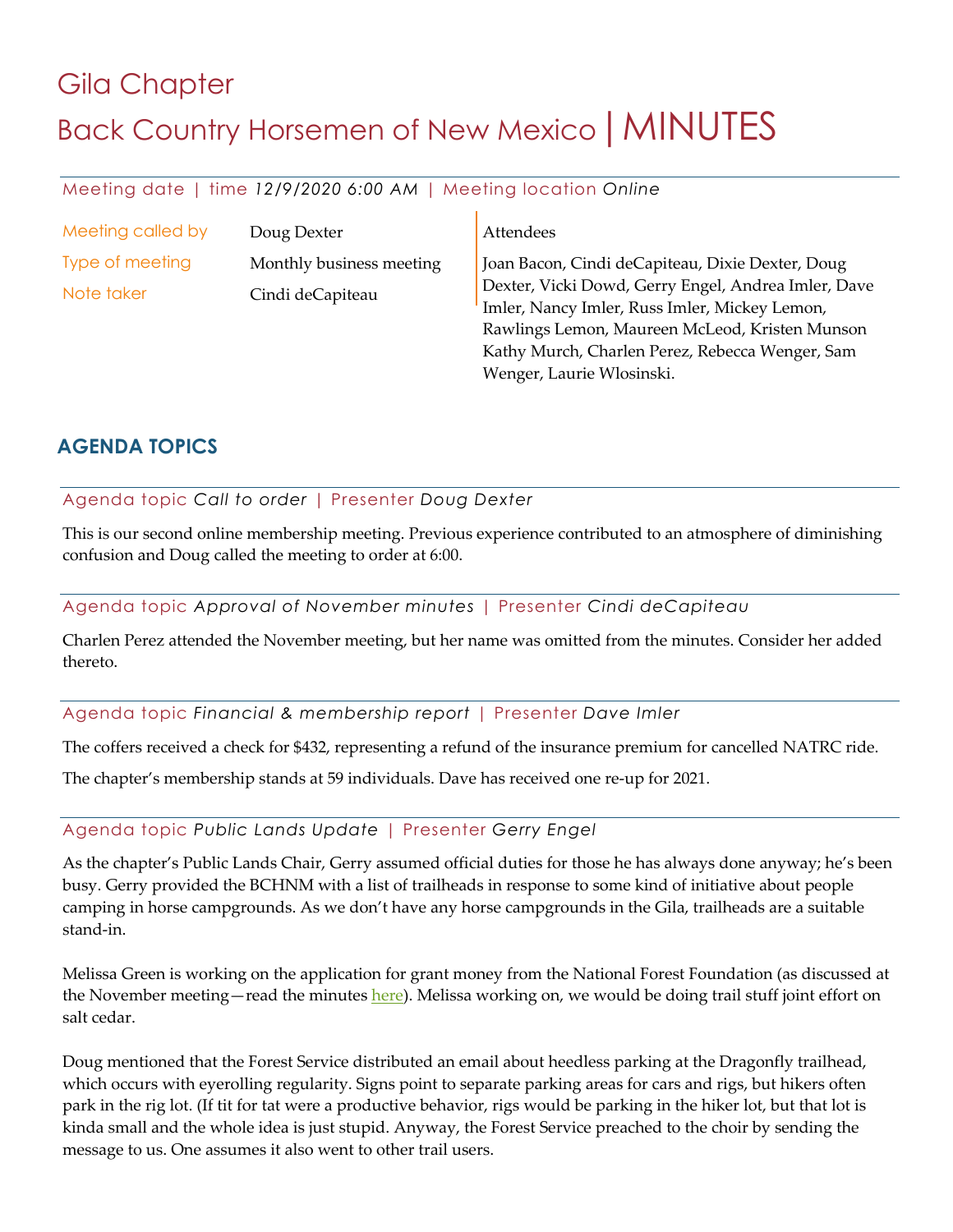In a classic form of government bad news delivery, the Forest Service has been dancing around the matter of charging fees at the Gila region's rather spartan campgrounds. The period for public comments has been going on for a while and Gerry noted that the Forest Service has extended the comment period to September 30, 2021.\*

Gerry has discussed this with Crista Osborn, the Gila's Recreation Program Manager, because some of the camping fees could have an effect on us. For example, the Gila chapter frequently uses Woody's Corral (map on page 5) as a camping and staging area for multi-day trail projects. Nothing prohibits not-horse-people from taking up space there, which could cause logistical issues for us. Crista wants to talk to us about this stuff. She will be invited to join us at a meeting in the near future.

\*You can find out how to express your outrage or support for campground fees at this page on the Gila National Forest website.

| <b>Action items</b>                            | <b>Person responsible</b> |
|------------------------------------------------|---------------------------|
| Invite Christa Osborn to a future GBCH meeting | Gerry Engel               |

#### Agenda topic *GCSAR Activity* | Presenter *Laurie Wlosinski*

In a matter of mixed blessings for search and rescue in Grant County (these are people who have lots of access to cool equipment and can order helicopters from distant authorities (which, as any adrenaline junkie ground pounder will tell you, is an amusing diversion from matters of public health and politics), Grant County Search and Rescue has been quiet. We shall see what adventures the coming holidays beget.

#### Agenda topic *BCHNM Updates* | Presenter *Mickey Lemon, Rawlings Lemon*

The next meeting concerning the endeavors of BCH New Mexico will be held January 9, 2021. Mickey and Rawlings, the Gila chapter's representatives to that revered deliberative body, will attend by way of whatever online technology will be in use at that time.

#### Agenda topic *Review Election Results* | Presenter *Doug Dexter*

Even though the votes have been tallied and the chapter officers are on board, Doug reminded us that he distributed a list earlier of the people willing to assume officer-type duties. He asked if anybody is interested in taking over one of the jobs. Naturally, nobody expressed the slightest interest because the current officeholders have everything under control and since it ain't broke, why fix it? Doug sighed mightily and said if somebody wants one of the jobs, ok, but we're ready to carry on with last year's officers. Those officers are:

- President Doug Dexter
- Vice President Vicki Dowd
- Treasurer Dave Imler
- Secretary Cindi deCapiteau
- Public Lands Chair Gerry Engel
- Publicity Vicki Dowd
- Education Chair Cheryl Roth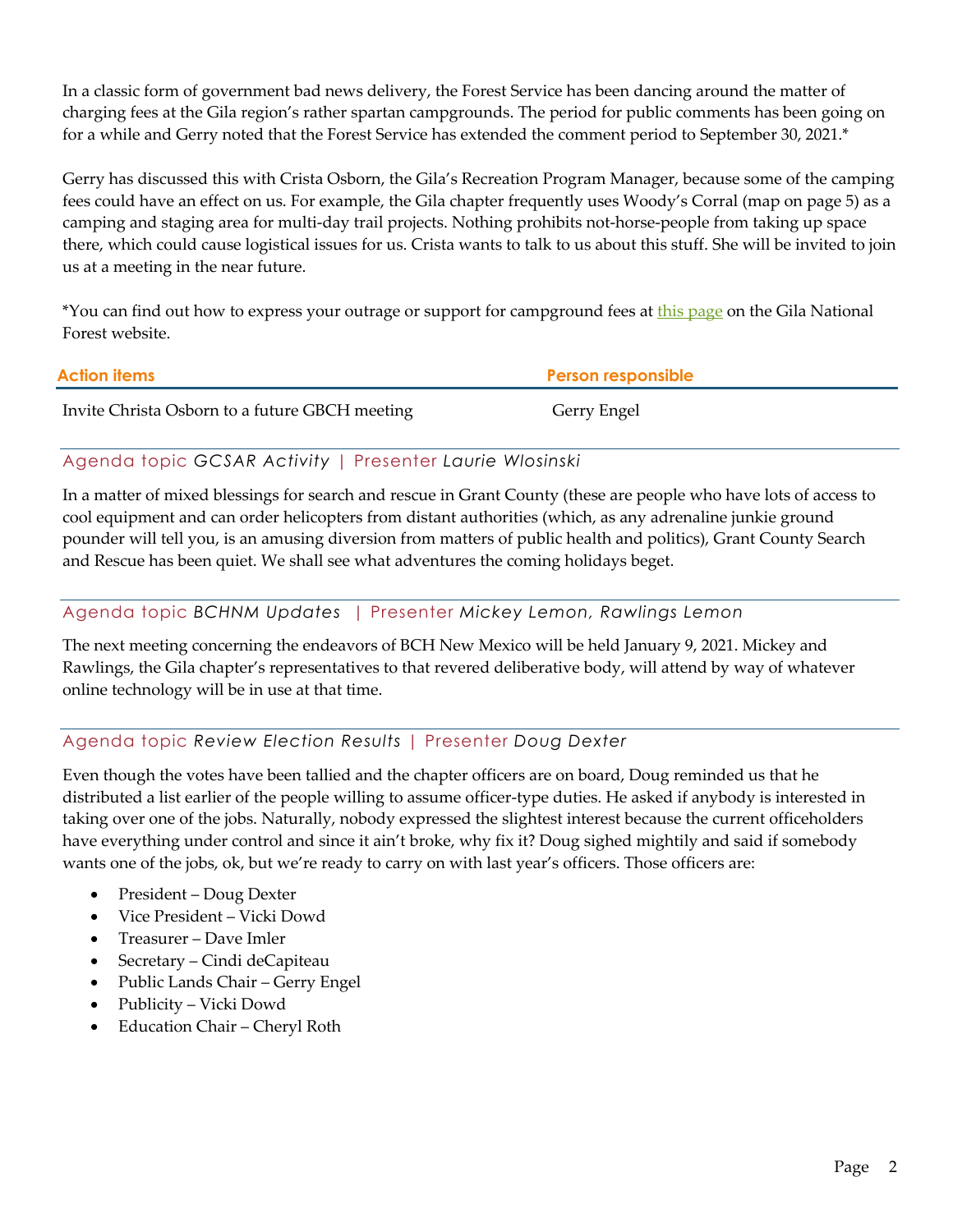#### Agenda topic *Survey Review* | Presenter *Cindi deCapiteau*

At the brilliant suggestion of Vicki Dowd, we distributed a survey form to poll GBCH members about things that prevent you from coming out on trail projects. Eleven responses eventually came in. The results will be published in an upcoming issue of the Crosscut Saw (our witty little newsletter to keep us revved up in these trying times). If you didn't respond to the initial outreach, here's your chance to get in on the fun. The survey form appears on page X. Print it, fill it out, and mail it to the address shown on the form.

#### Agenda topic *Membership signups for 2021* | Presenter *Cheryl Roth*

In spite of the good news about COVID-19 vaccines, we will engage in pandemic practices for the foreseeable future. In the Before Times, we signed up members and collected dues at the chapter's Christmas Party, but that isn't happening in 2020. At the November membership meeting, those present agreed to an email-snailmail strategy to get this matter handled. Members will receive an email with the 2021 membership application attached. The expected result is that you will print the application, fill it out, and send it by way of US mail to the chapter's post office box. That email will have been delivered to your inbox by the time you read these minutes.

Please return the completed and signed form along with a check for your dues by January 12. If we don't hear from you by that date, somebody will nag you about it.

| <b>Action items</b>                                                | <b>Person responsible</b> |
|--------------------------------------------------------------------|---------------------------|
| Complete the 2021 membership application and cough up your<br>dues | Everybody                 |

#### Agenda topic *Highway Cleanup*| Presenter *Doug Dexter*

Remember the chapter's section of US Highway 180 west of town, where we get together periodically to clean up litter? Maureen McLeod is planning to arm volunteers with trash bags and instructions on Wednesday, January 20, 2021, 9:30 a.m. Park outside the Wind Canyon fire station, US 180 and the Truck Bypass Road. The date is tentative at the moment, but will be finalized closer to the date in case the weather looks sour.

| Action items                          | <b>Person responsible</b> |
|---------------------------------------|---------------------------|
| Send reminder about the litter detail | Maureen McLeod            |

#### Agenda topic *Miscellany*

Something that's been on everybody's mind is how do we remain charged up when we can't get together in large groups? A couple of suggestions floated around.

- Preliminary responses to the membership survey (see page 6) expressed enthusiasm about training sessions for horse handling and trail-clearing matters.
- Gerry is thinking about a scavenger hunt of sorts. Send out a photo of an attractive place in the region along with a couple of hints about where it is. If a recipient knows where the picture was taken, ride your horse out there and take a picture. The first member who gets it right receives some token—like a gift card for a restaurant (because we imagine they'll eventually be open again).
- Vicki Dowd suggested that if the contest is open to the general public, more people might get involved with the chapter.
- Doug suggested advertising that there is trail work aplenty even for people who are not riding—there's always work to do on the ground for people willing to hike. Vicki will work on that with Doug.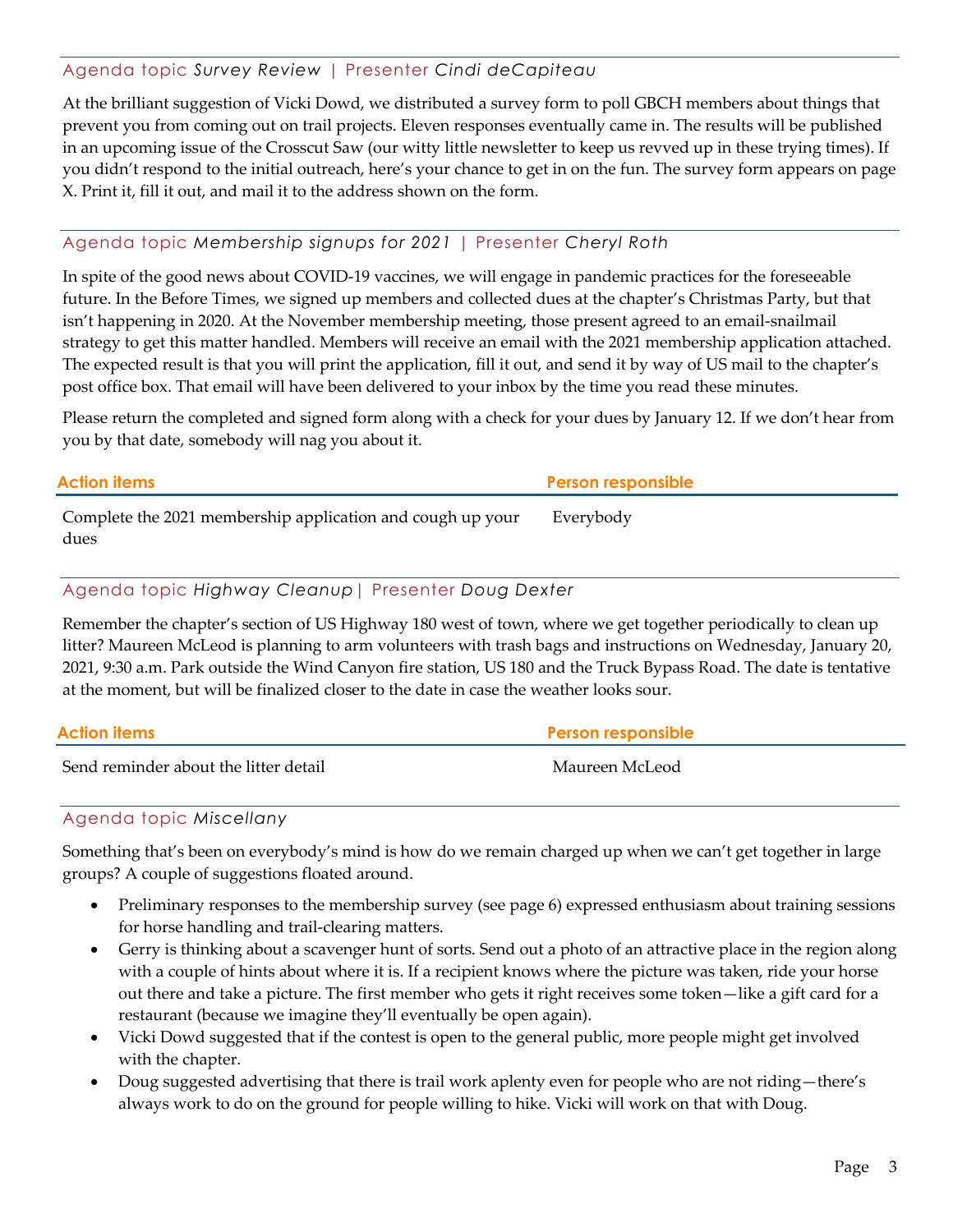- Vicki also suggested following up with an inquiry from local online newspaper, *The Independent*. There's been lots of trail work completed in cooperation with small crews from GBCH and other organizations. Vicki would like to get together with Gerry to get details about who was involved, why it's important, and other relevant and interesting facts, so she can write the article. Gerry, who wrote a news release for 2019 work (the news release was never used) said he can just update the numbers in the news release, and that will get the article rolling.
- Dave wants to know if anybody knows what Melissa is up to on trail work or is it too early? Gerry and Melissa will compile a list of projects and an associated budget.
- Dave suggested getting input from people who know of trails that need to be worked on. Gerry will distribute an email that asks for that kind of input.
- Doug asked if the Forest Service has identified trails in need of attention, to which Gerry responded that they're expecting us to work on trails they already know about.
- And do you know that the Gila Forest Service now has a year-round trail crew? They're getting a lot done. Doug suggested that the Forest Service might join us at the January meeting. Gerry will contact Christa Osborn or Beth Ihle (district ranger) about getting somebody at the January meeting.
- The water trough at the Badlands Corral (on Ft. Bayard) might be the reason they call it "Badlands." When the trough contains water, it is usually thick with algae. Some GBCH members have cleaned the tank periodically. Ilene Wignall contacted Forest Service to renew permission to clean the tank, but her request was denied. Vicki Dowd asked if there is any way we can take responsibility for that? The water is important for Ft. Bayard riders and at this time, the trough is dry. Gerry responded that we can ask about that in January.

| <b>Action items</b>                                                           | <b>Person responsible</b> |
|-------------------------------------------------------------------------------|---------------------------|
| Plan for scavenger hunt contest                                               | Doug/Vicki/Gerry          |
| Update news release and send to Vicki                                         | Gerry                     |
| Compile a project list and budget                                             | Gerry/Melissa             |
| Advertise non-riding trail work activities                                    | Vicki/Doug                |
| Invite Forest Service to the January meeting                                  | Gerry/Doug                |
| Distribute email message asking for info about trails in need of<br>attention | Gerry                     |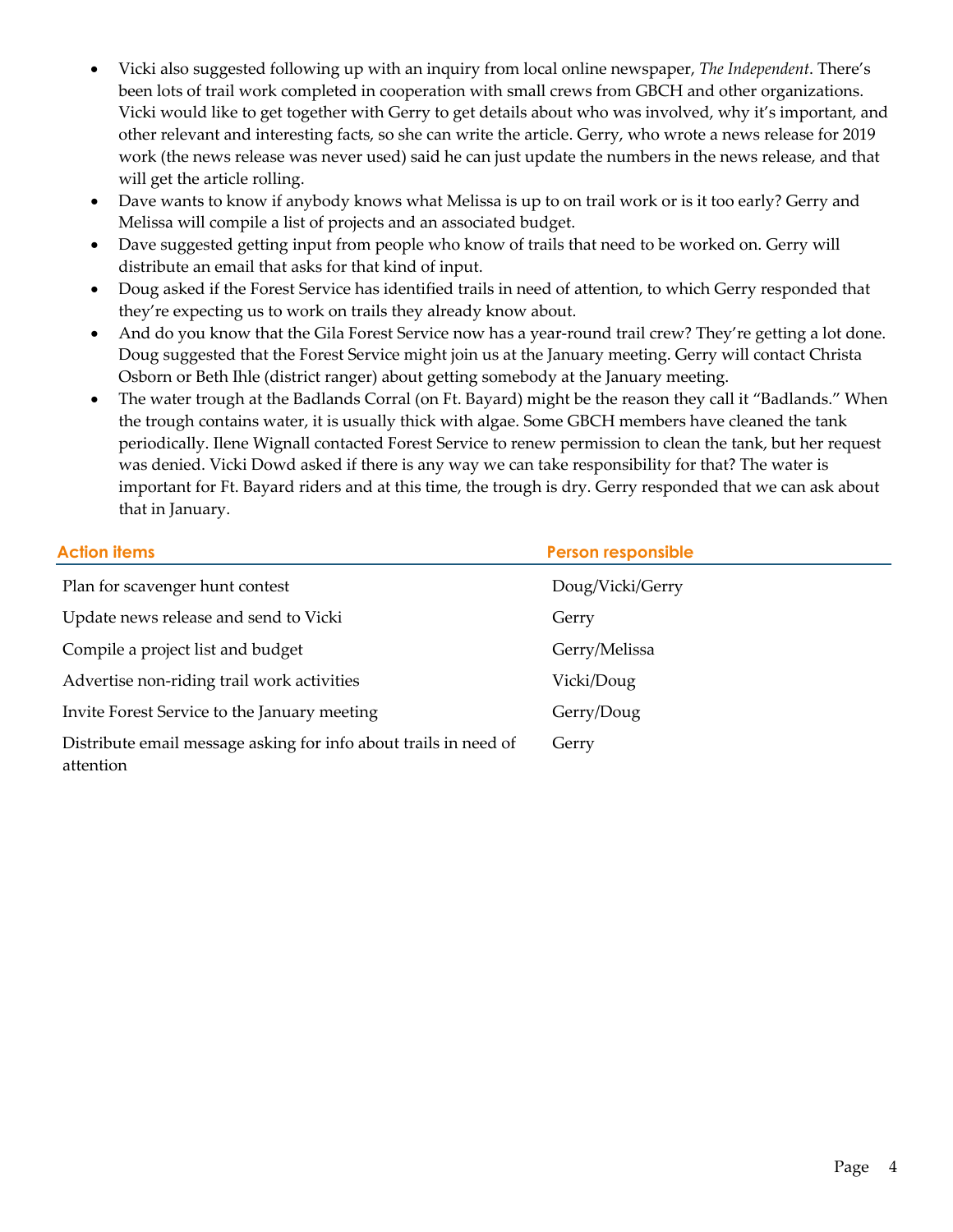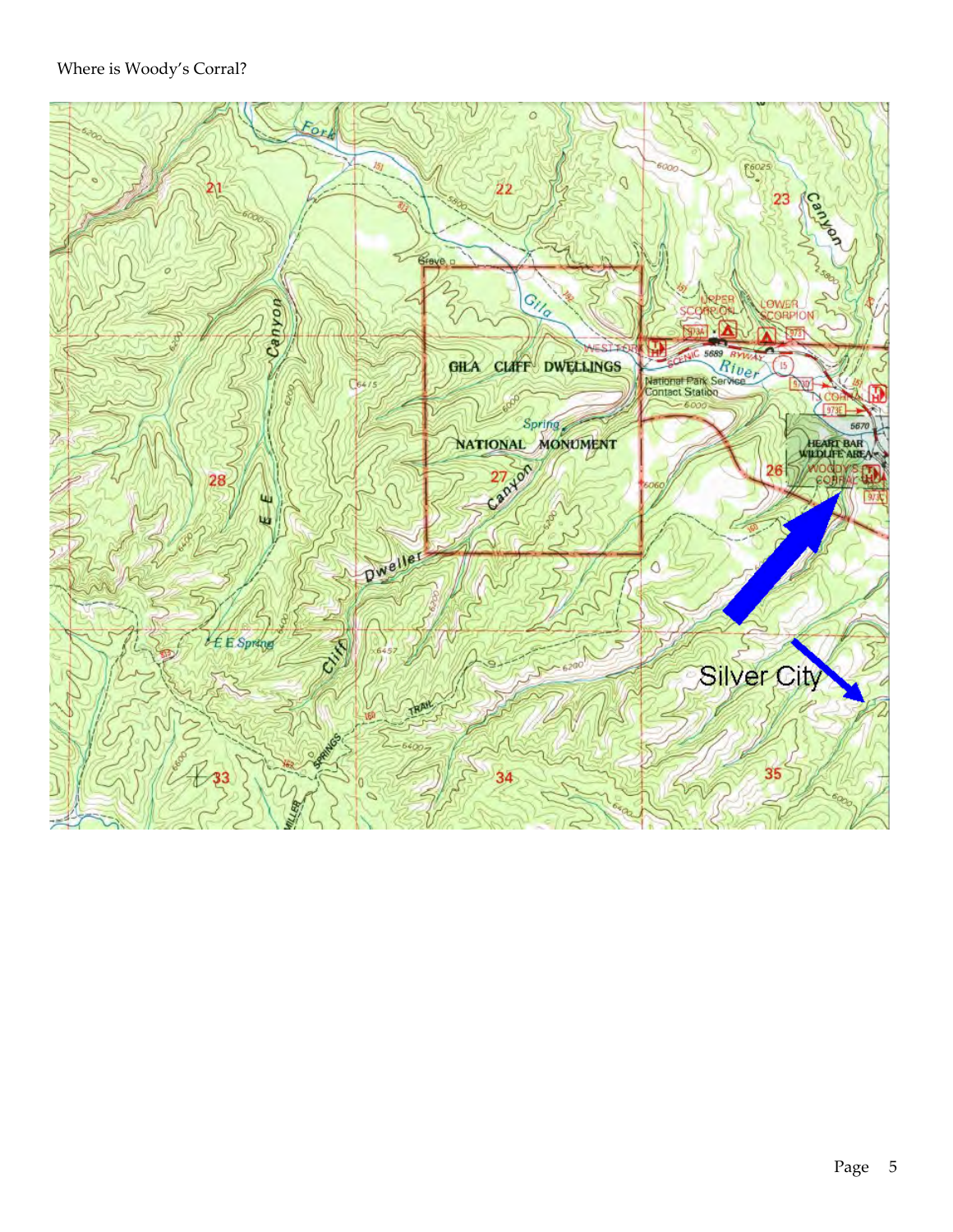## **Gila Chapter, Back Country Horsemen of New Mexico Member Activity Survey 2020**

The Board of Directors of New Mexico's Gila Chapter of the Back Country Horsemen is looking for ways to encourage participation in chapter activities. To that end, we want to know about barriers that interfere with your ability to help on the chapter's trail projects and social events. Maybe we can help.

Please print and complete both pages of this survey and mail to **Cindi deCapiteau, 7 Buffalo Bur Rd., Silver City NM 88022**.

1. Why did you join GBCH? (check all that apply)

New in town and wanted to meet horse people.

Recently retired and looking for outdoor activity.

Really love hiking in the Gila and get annoyed by fallen trees.

Would like to contribute toward excellent trails.

- Want to experience deep forest and like the security of knowledgeable companions.
- Used to hike a lot but no longer can do that. Enjoy people with love of wilderness.

Other:

2. If you don't come out on GBCH trail clearing projects, why not? (check all that apply):

I don't like to camp.

- I don't have a horse or pack animal.
- I take care of my pets/spouse/parents/kids/grandkids/neighbors.

I work.

- I don't have camping gear.
- I don't have a horse trailer.
- I'm not physically able.
- I'm not good with tools.
- I don't want to be away for a week at a time.
- I've never done that kind of work and I don't know how.

Other:

3. Do one-day trail projects appeal to you?

Yes.

No.

Only if they are close to where I live.

- Only on weekends.
- 4. Do projects that last for two or three days appeal to you?

Yes.

No.

Only if they are close to where I live.

Only on weekends.

Only if I can come and go and don't have to camp.

(continued on next page)